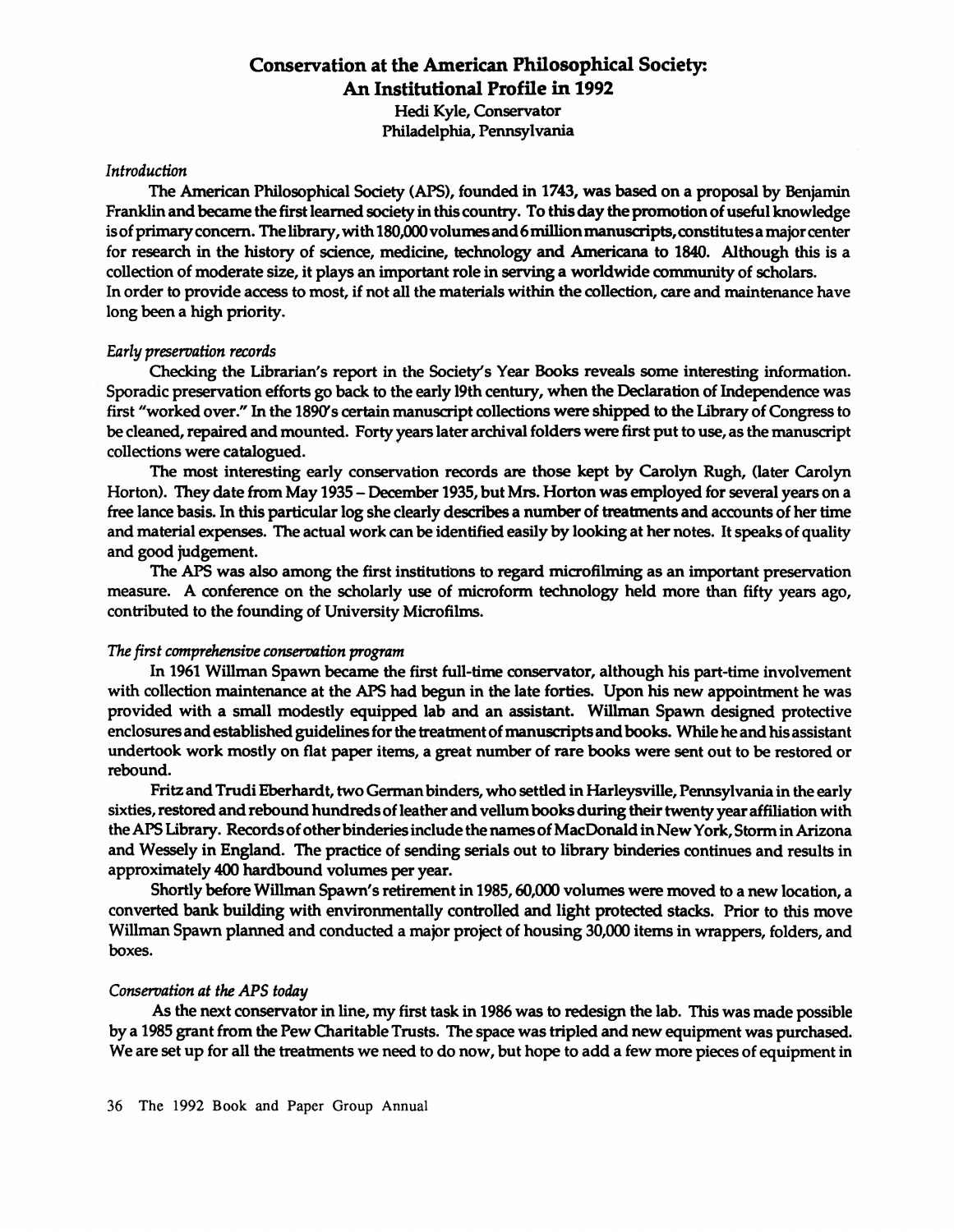#### the near future.

Two conservation technicians, Denise Carbone and Julie Snell, work with me three days each per week. Denise is a recent graduate from the University of the Arts master's program in Printmaking and Book Arts. She received her training through an APS summer internship and work at the bindery of the Library Company of Philadelphia under the guidance of Jennifer Woods. In fact, both libraries now share her services on a 3 to 2 day ratio; we all profit from the vital exchange of methods and ideas. On several occasions the two institutions have also arranged to purchase materials together, thus taking advantage of bulk prices and greater varieties of supplies.

Julie, with a degree in Fine Arts, came to the APS as a volunteer, after working for the Conservation Center for Art and Historic Artifacts (CCAHA). She has taken every opportunity to learn and improve her skills, including doing extensive reading.

In keeping with the APS's commitment toward the professional development of its employees, the technicians' training exceeds the basic every day routines. They are involved with problem solving, experimenting with techniques and to some extent decision making. Each year one of them may participate in a major conference or workshop at the Library's expense. Certainly their involvement with professional organizations will grow, as they become more rooted in the field. Self-motivation, interest, manual skill and common sense are attributes both of them have.

The growing number of requests for internships has prompted Dr. Edward C. Carter II, the Librarian, to admit two candidates each year. A summer internship is reserved for a student from the Graduate Book Arts program at the University of the Arts. For the past two winters we have had two German interns.

The Conservation Department reports to Hildegard Stephans, Associate Librarian for Administration. The Librarian however has the final word. He is committed to and supports our conservation program. He pays a short visit to the lab almost daily and always lends us an ear.

#### *Conservation policies*

Size, condition and use of the collection as well as the budget are the main factors that determine the maintenance program of our library. The historical value is predominant, and it is our concern to guard its integrity . We strongly believe that enclosures are the first and best step to protect fragile and endangered specimens. Yet we encounter and work on a great number of items where repair, re-backing or re-binding does not interfere with, or destroy originality and historical evidence. Every item should withstand use and handling; after all, we are a working library, not a museum.

We perform two functions in one space: one concerns mass production treatment, the other focuses on the conservation of single items.

Enclosures of all kinds, including mylar encapsulations, make up the bulk of our yearly production. Cleaning, flattening and mending of doruments, maps, and drawings constitute another volume of work.

#### Pamphlet treatment

Pamphlet binders have never been used at the APS. Until the early forties pamphlets were library bound in small batches, as they came in, regardless of subject and size. By the late forties a new system developed. From then on pamphlets were put into individual folders, cataloged and stored according to subject in upright manuscript boxes. It is now one of our tasks to take the earlier deteriorating bindings apart and make the pamphlets individual again. After being cleaned, repaired and even re-sewn, they stay together as a volume in a slipcase.

## *Work flow and specifications*

Most staff members, especially the librarians and cataloguer, target books and other materials that need our care. Periodic dusting and shelf arranging uncover preservation problems as do the unpacking of newly acquired collections. Treatment decisions are made in the conservation department but the librarians are often consulted. Rush items are given top priority and turned over as soon as they are needed. Other items collect on our backlog shelves, where they are organized into categories. Ideally we each focus on one